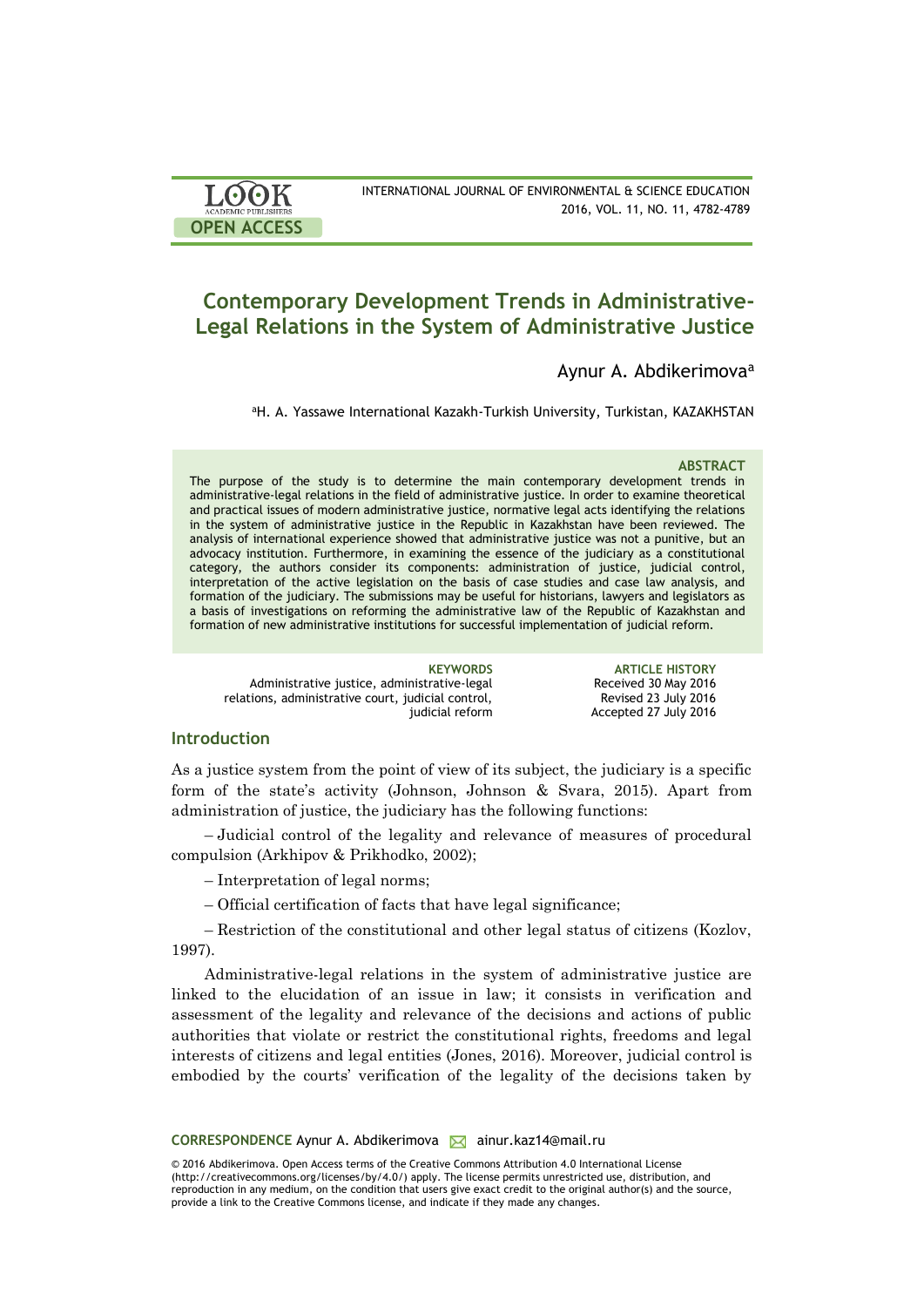#### 60 INTERNATIONAL JOURNAL OF ENVIRONMENTAL & SCIENCE EDUCATION 4783

bodies of the legislative and executive branches and local governments, specifically by their representatives (Chepurnova, 1999).

Judicial control as opposed to other kinds of state control has a wider scope in the sphere of its execution. It embraces all the sides of public life and state power and administration (Solomon, 2004).

Specific features of administrative justice include the fact that judicial control, unlike the control executed by the executive branch or a public prosecutor, is initiated by the administered subjects (citizens, other natural persons and legal entities) or by the subjects of social administration that perform the functions of public authority (Solomon, 2004). The lack of initiative, passivity of the bodies of judicial control is some of its distinctive features as opposed to the control exercised by the legislative and executive powers (Tikhomirov, 1998).

So, we cannot overestimate the problems of the establishment and unfolding of the mechanism of administrative justice as an independent legal institution which fulfills the function of judicial control by means of administrative claims adjudicated in administrative court procedure.

### **Literature review**

Scholars argue that control as a self-contained legal norm of public administration is expressed by a system of specific relations (Arkhipov & Prikhodko, 2002). Controlling functions of anybody of power have some common characteristics that are determined by the nature of state control.

Firstly, the functions of state control are inherent only to bodies of state power and administration (Taitorina, 2010). Secondly, state control is exercised on behalf of the state, has a nationwide character regardless of what bodies it is exercised by (Dzhagaryan, 2008). Thirdly, control is exercised in juridical form (Jones, 2016). Fourthly, the system of control is hierarchical. The controlling function, according to its content, character and objective, is a constitutional function and, is, by definition, a constitutional category (Henry, 2015).

K. Mami (2005) observes that the active administrative legislation of the Republic of Kazakhstan foresees a possibility for natural persons and legal entities to challenge regulatory acts of the Government, ministries and agencies, and local governments. Regulatory acts of the government can be challenged directly in the Supreme Court.

At the same time, according to the active legislation one cannot challenge in court the laws and decrees of the President. They undergo a special verification procedure for Constitutionality, which is executed by the Constitutional Council of the Republic of Kazakhstan for Inquiries by the President, the Government, deputies and courts (Yurchenko, 2011).

Y. Porokhov (2011) points out that in Kazakhstan, like in other post-soviet countries, judicial control of the legality of actions and decisions by the bodies of state power was limited to supervising the activities of bodies of the executive power. This approach was obviously too restricted since it failed to control the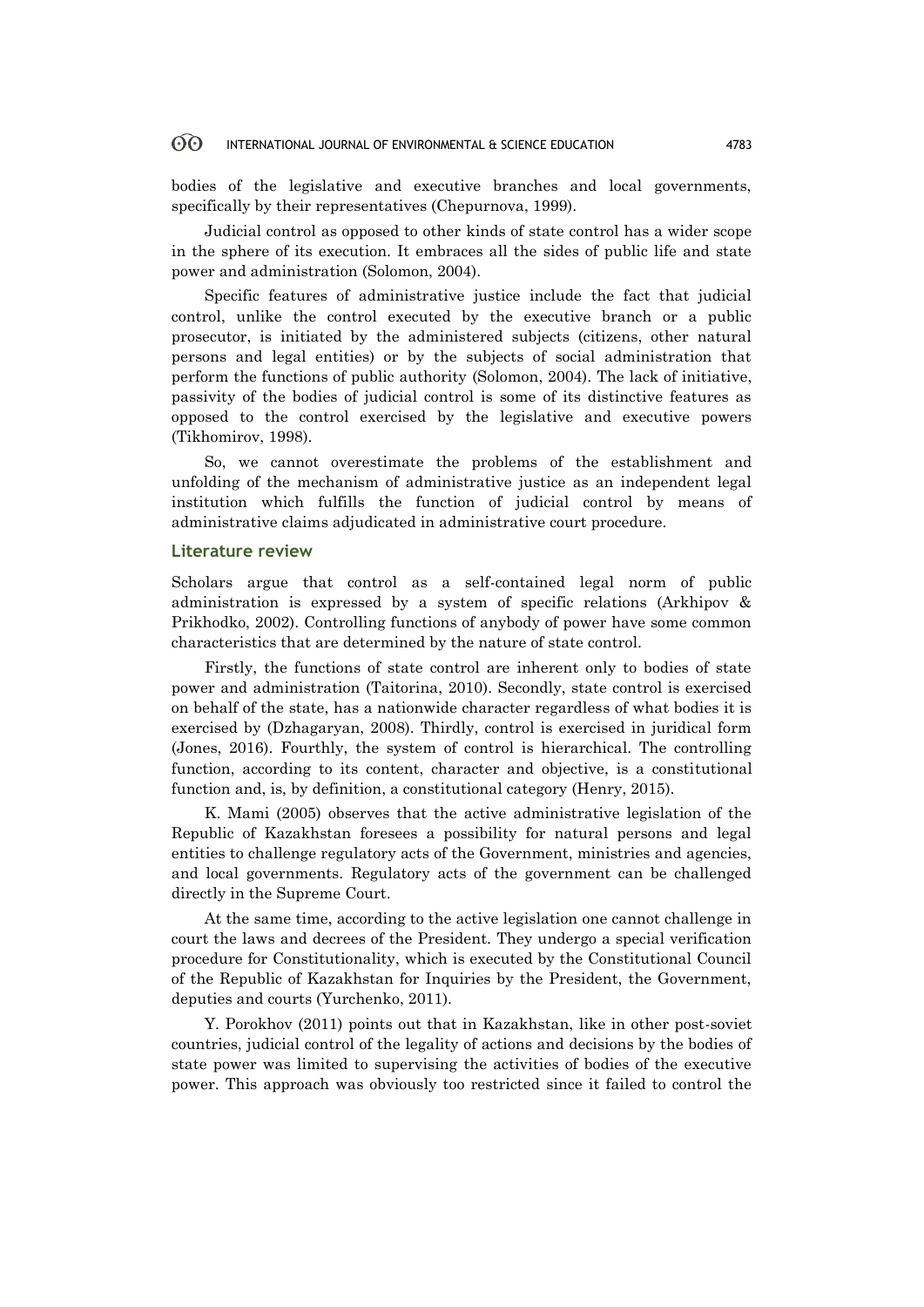legality of actions of the judicial and legislative branches as well as local governments.

As K. Mami (2005) observes, "such a narrow view of the subject for the citizens' challenge of public legal acts generates a narrow understanding of administrative court procedures, administrative justice or administrative jurisdiction. It is emphasized that one of the parties to the legal dispute is an administrative body fulfilling its administrative functions.

Legal theorists in Kazakhstan have spoken more and more often in favour of extending judicial control to all the law-making activities of the state, and this opinion is supported by many legal practices (O'Callaghan & Howard, 2013).

It is worth noting that there is no agreement in legal literature in defining the essence of the judicial power from the viewpoint of its functions. In view of the above-said, it is necessary to explain that in the past the application of judicial control was always limited in Kazakhstan. It should be admitted that the judiciary was never perceived as a separate power that upheld the interests of the law.

#### **Aim of the study**

The study aims at analysis of contemporary development tendencies in administrative-legal relations in the system of administrative justice (the example of the Republic of Kazakhstan).

### **Research questions**

The research questions were as follows:

What are the main factors changing administrative-legal relations in the system of administrative justice? What are the features of judicial control in Kazakhstan?

# **Methods**

The research work was based on an analysis of normative legal acts designating the relations in the system of administrative justice. Moreover, we used investigations on administrative justice in order to identify contemporary development trends in administrative-legal relations determined by modern legal theorists.

### **Results**

Evidently, justice was seen exclusively as a ceremonial function. Resolutions of the Communist party and explications provided by higher bodies of the judiciary were strewn with phrases like 'step up the fight', 'create an atmosphere of intolerance of crime' etc.

However, the situation has changed recently. A need arose to increase the effectiveness of public administration (which is one of the objectives of the administrative law). Paradoxically, citizens need to be protected from this 'effectiveness' (which is the objective of administrative processes and administrative justice.) Resolution of new problems encountered by the courts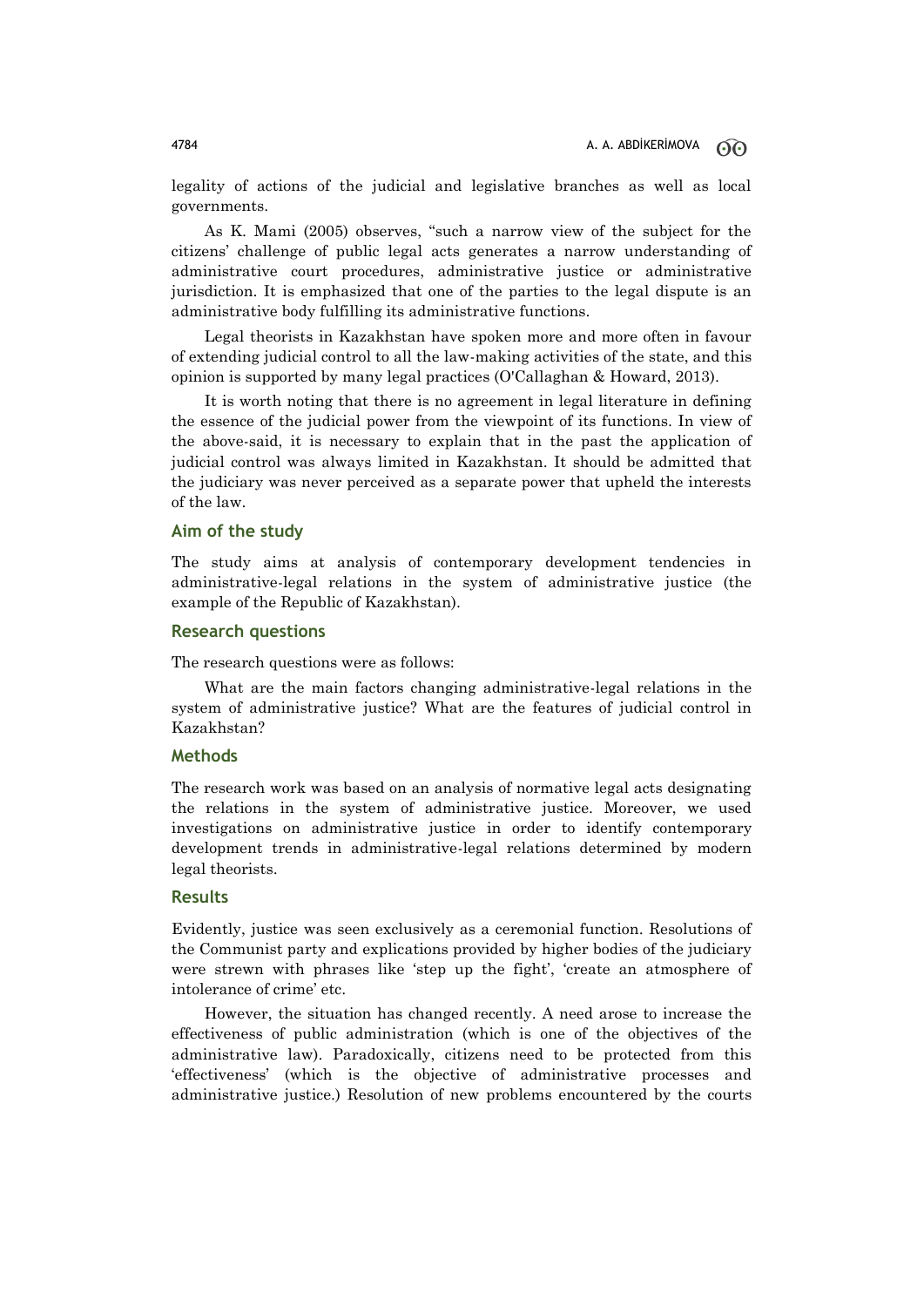#### 60 INTERNATIONAL JOURNAL OF ENVIRONMENTAL & SCIENCE EDUCATION 4785

requires application of new means and methods of judicial control (Arkhipov & Prikhodko, 2002).

Under conditions of the present administrative-legal relations we fully share the view that the system of administrative justice, as well as the administrative court procedure, should address only administrative disputes. There can be no other solution to this problem.

It is vitally important to reject the understanding (forged in the soviet time) that administrative disputes are citizens' challenges of normative legal acts of the state. Relevant amendments to laws should be made. Moreover, the procedure of settling these disputes in the Republic of Kazakhstan is regulated by the Code of Civil Procedure (Subchapter 3 "Special Litigations") which obviously does not agree with the public character of such litigations (Podoprigora, 2010). This is accounted for by the former "doctrine of uniform justice according to which all types of litigations were considered as a uniform process, without their division into private legal and public legal ones. However, public litigations presuppose not only specific features but also the specifics of implementation of the courts' decisions" (Mamontov, 2011).

Administrative courts resolve disputes between individuals and public administrations and not impose administrative penalties. They strive to encourage the best management practices to the activities of public administrations (Beknazarov, 2011).

Administrative courts are the backbone and the pivotal point of a state of law. They are entrusted with passing judgments against the state – and on behalf of the state. In other words, administrative justice resolves conflicts in the administrative procedure activities of the executive bodies, when a citizen/subject of the law suffers from an illegal action by a state administration. By filing a complaint with an administrative court, a citizen requests a verification of the legality of actions by the state bodies and their officials, as well as that of adopted administrative acts/decisions (Starilov, 2001).

It is important to note that administrative courts in all civilized countries consider a state agency or its official innocent until proven guilty. A subject of public authority must prove to the court that its actions are impeccable from the point of view of law and have been carried out in compliance with all the active legal norms.

This stance has been universally supported in Kazakhstan. Thus, when speaking of the problem of organization of administrative justice, former Chairman of the Supreme Court of the Republic B. Beknazarov (2011) underlined that "an effective market economy is impossible without an active regulating role of the state. Only a clear, accessible, and objective system of protecting human rights and freedoms from illegal infringements by state officials will become one of the main indicators of establishment of a state of law, of the ambition on part of the national legal system to achieve international standards and juridical ideals."

Therefore the Supreme Court supports the view that it is necessary to extend the jurisdiction of specialized administrative courts in Kazakhstan.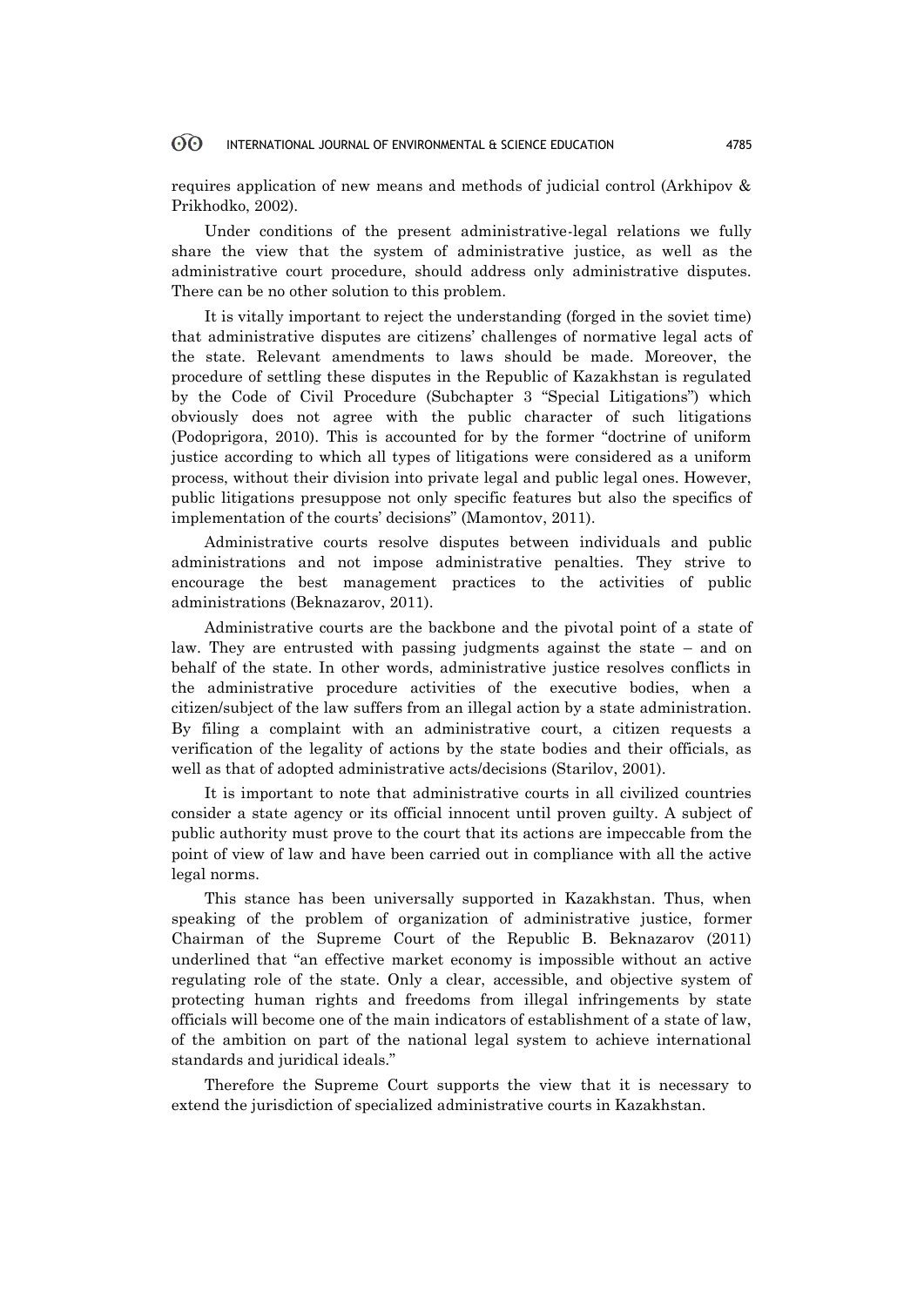In our opinion, such courts must resolve all the disputes arising from the relations between the authorities and citizens as well as legal entities. These courts could also conduct proceedings related to judicial control of preliminary investigations.

The competence of administrative courts could embrace cases of recourse against decisions or inaction by bodies of state power, local governments, public organizations and officials. They could also deal with disputes on the application of election legislation, cases of contesting the legality of normative legal acts, and disputes between bodies of state power and local governments" (Beknazarov, 2011).

### **Discussion and Conclusion**

As we mentioned earlier, the administration of justice in cases arising from public legal relations is carried out within a civil procedure. It should be added that no Code of Administrative Procedure has been adopted in Kazakhstan to date, although some attempts have been made to elaborate it.

As Y. Porokhov (2011) maintains, "the experience of administration of justice in a number of cases in the system of civil procedure suggests that the principles and methods of civil procedure do not promote effective resolution of the problems faced by administrative justice. On the contrary, these principles and methods impede its development and prevent correct resolution of public legal disputes. The competitiveness and equality of the parties (set forth in Article 15 of the Code of Civil Procedure of Kazakhstan) cannot promote the ascertainment of truth and restoration of justice in public legal disputes. A state body that has adopted an illegal act will always refrain from presenting any evidence against itself. A private individual, on the other hand, will always be deprived of the opportunity to obtain such information from the state body".

In the context of the above-said, the following conclusion made by R. Yurchenko (2011) seems justified: "it is not a simple matter for any ordinary citizen to challenge the authorities of any level, if only for the reason that these bodies are vested with power. They have their administrative apparatuses which, if need be, will prepare everything for the authorities' defense in court. Ordinary citizens are not in a position to do so. Not every one of them can hire a lawyer, whereas a free lawyer is not guaranteed to any citizen. The parties do not compete on equal terms here, the state bodies always being at advantage. Therefore we believe that citizens and legal entities should be obliged to just indicate which of their rights and interests have been violated or restricted in each case. It is up to the state bodies to defend the legality of their actions and decisions" (Yurchenko, 2011).

Germany has some of the most revealing experiences in the field of administrative justice with regard to the implementation of rights and freedoms of citizens and human beings. German administrative courts are completely separate from other bodies of state power and constitute an autonomous system. Thus, three degrees of administrative courts are observed.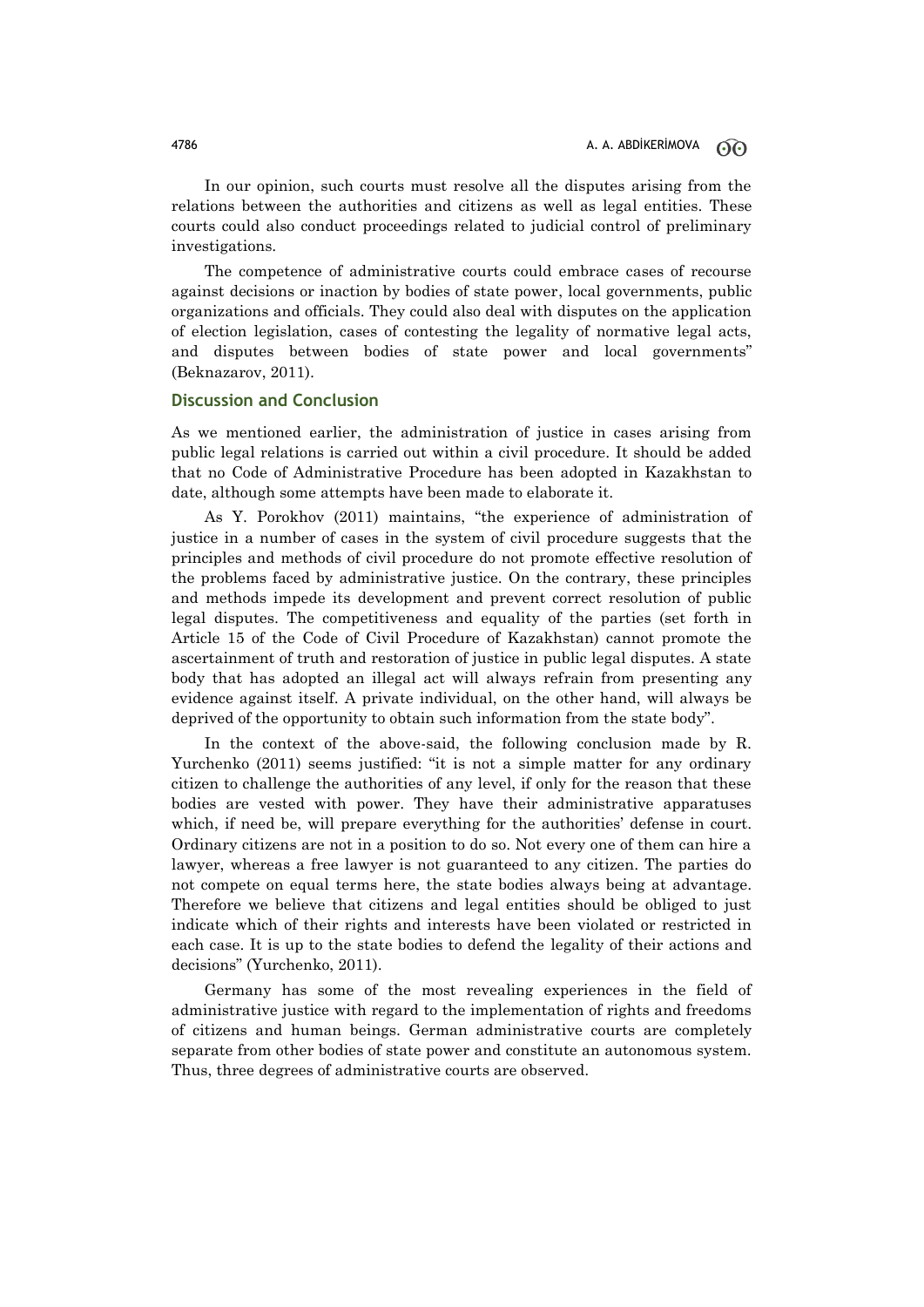#### 60 INTERNATIONAL JOURNAL OF ENVIRONMENTAL & SCIENCE EDUCATION 4787

The first-instance court in any federated state is the administrative court which processes any complaints by citizens about the decisions of officials. A characteristic feature of administrative justice in Germany is that before filing a complaint with an administrative court, a citizen must use the opportunity to do so at the administrative agency itself.

The second instance is represented by the Supreme Administrative Court of a federated state, which does not only conduct proceedings and passes judgment in administrative disputes but is also an appellate authority as regards the rulings of lower administrative courts. Decisions of the Supreme Administrative Court of any federated state can be contested in the Federal Administrative Court, which is the last instance in administrative legal proceedings (Abdraimov, 2005).

We should add to the above-said that special emphasis in Germany is put on the fact that the disputes of administrative court jurisdiction are addressed by highly qualified judges. This is accounted for by the fact that in the sphere of administrative law citizens will often challenge the state, and the rulings of these courts must ensure that state bodies should comply with the law and the Constitution. By doing this, administrative courts not only strengthen the role of the state in conformity with the present state-legal order but foster the citizens' confidence in law-enforcement and the state, which promotes social stability.

In summary, we can state the necessity of the reforming the administrative law of the Republic of Kazakhstan, the change of its subject of regulation, formation of new administrative institutions (e.g. administrative agreement, administrative claim) and a sweeping reform of 'old' institutions (e.g. the institution of public service, authorization system), the implementation of judicial reform, formulation of theoretical foundations of the administration and management processes, of administrative procedures, of administrative legal basis for enforcement of rights and freedoms of citizens and human beings in public law on part of the judiciary.

### **Implications and Recommendations**

In our opinion, the administrative justice that is evolving within the juridical system of Kazakhstan should be considered only in light of the theory of administrative legal relations. This implies that administrative disputes should be addressed by administrative courts as part of administrative court procedure and within the framework of the evolving administrative justice.

It is necessary to admit that the modern concept of administrative justice in Kazakhstan is being forged in two legal contexts at once, namely the administrative legal context (including the administrative procedure context) and the civil procedure context. This duality is not a boon but rather a deterrent to the establishment of administrative-juridical relations in the Republic.

In view of the above said, we believe that the jurisdiction of the specialized administrative courts of Kazakhstan must be changed. Instead of hearing cases of administrative offences, these courts must settle the disputes proceeding from administrative legal relations in the field of administration.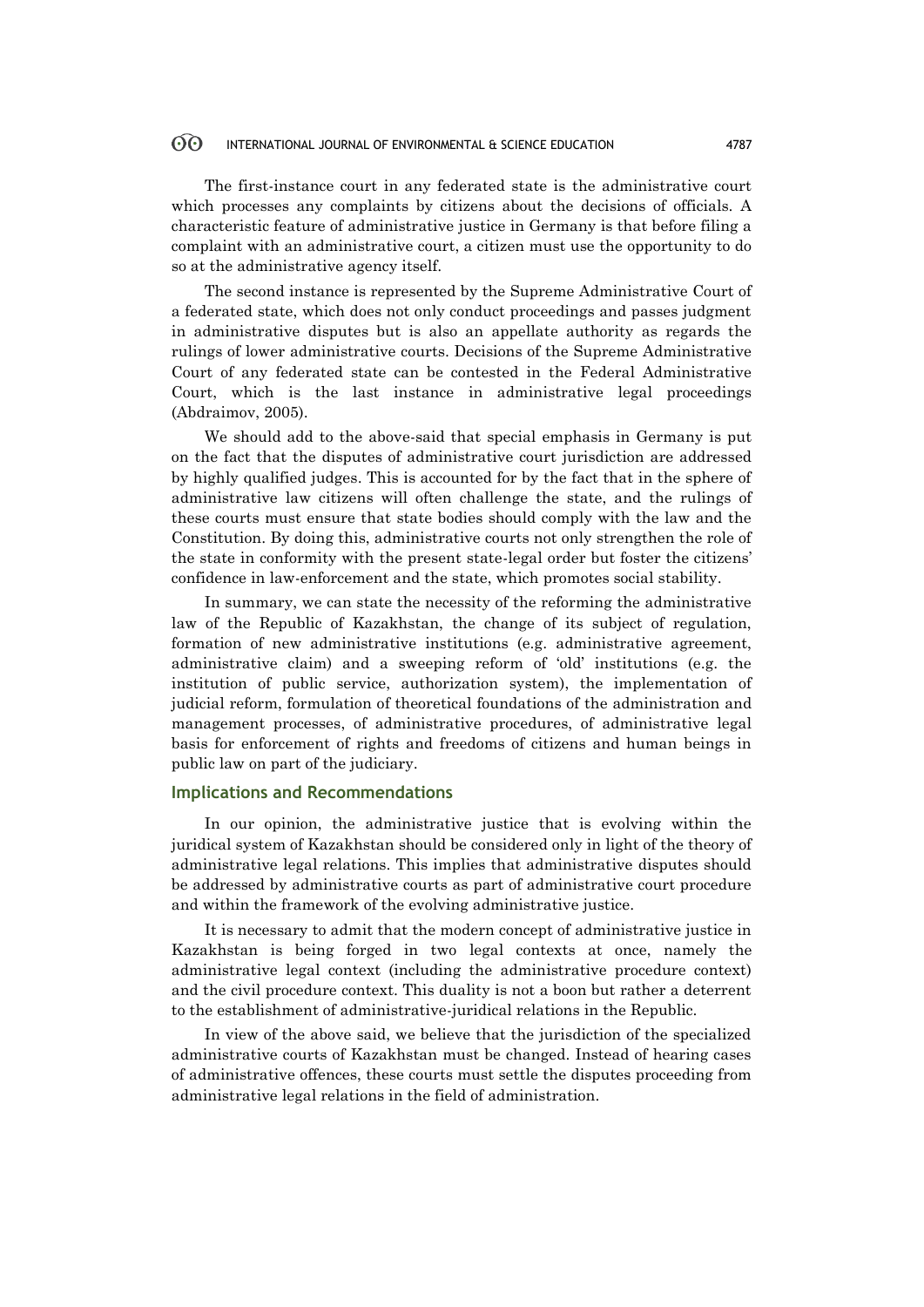Administrative offences must be referred to the jurisdiction of district courts, since these cases are, in point of fact, misdemeanors.

It is necessary to exclude not only Chapter 26 from the Code of Civil Procedure, which sets out the procedure for administration of complaints about the decisions of state officials on administrative cases. It is also advisable to exclude some other chapters from the Code that set forth the order of proceedings in various cases of public legal character.

Thus, the research findings can be used by lawmakers as a basis for legislation development in the field of administrative-legal relations.

#### **Disclosure statement**

No potential conflict of interest was reported by the authors.

#### **Notes on contributors**

**Aynur A. Abdikerimova** holds a Master Degree at H. A. Yassawe International Kazakh-Turkish University, Turkistan, Kazakhstan.

#### **References**

- Abdraimov, B. Zh. (2005). Administrative Justice: history and present-day status. *Proceedings of the International Scientific Conference "Administrative court procedure: problems and prospects for development*". Almaty.
- Arkhipov, A. V., Prikhodko, D. Yu. (2002). Administrative justice in the context of judicial legal reform. *Collection of scientific papers "Problems of the legal reform in the Russian Federation and in Member States of the CIS"* – In 2 vols. (V.2, Endorsed by Doctor of Juridical Sciences, Prof., V. G. Tataryan). Moscow: Academy of the Tax Police of the Federal Tax Police Service.
- Beknazarov, B. A. (2011). The welcome address of Chairman of the Supreme Court of the Republic of Kazakhstan. *Proceedings of the 2nd International School (research and practice seminar) "Administrative justice: international experience and prospects for reform in the Republic of Kazakhstan".* (pp. 3-6). Astana: State University "Institute of Law of the Republic of Kazakhstan"
- Chepurnova, N. M. (1999). *Judicial control in the Russian Federation: problems of methodology, theory and state legal practice.* Rostov-on-Don.
- Dzhagaryan, A. A. (2008). *Constitutional foundations for state control in the Russian Federation.* Moscow: Formula Prava publishers.
- Henry, N. (2015). *Public administration and public affairs*. Routledge.
- Johnson, G., Johnson, N. J. & Svara, J. H. (2015). *Justice for all: Promoting social equity in public administration*. Routledge.
- Jones, S. (2016). Administrative justice and its availability [Book Review]. *Proctor, The*, *36*(2), 60.
- Kozlov, A. Ye. (1997). *Constitutional Law*. Moscow: BEK publishers.
- Mami, K. A. (2005). Some conclusions of reforming the administrative court procedures in Kazakhstan and prospects for development. *Proceedings of the International Scientific Conference "Administrative court procedure: problems and prospects for development".* (p. 224). Almaty.
- Mamontov, N. I. (2011). Problems of improving the institution of administrative justice in Kazakhstan. *Proceedings of the 2nd International School (research and practice seminar) "Administrative justice: international experience and prospects for reform in the Republic of Kazakhstan".* (pp. 11-12). Astana: State University "Institute of Law of the Republic of Kazakhstan".
- O'Callaghan, K., & Howard, M. (2013). Promoting administrative justice: The correct and preferable decision and the role of government policy in the determination. *U. Queensland LJ*, *32*, 169.
- Podoprigora, R. A. (Ed.) (2010) *Administrative law: a course of study*. Almaty. Nalogoviy ekspert publishers.